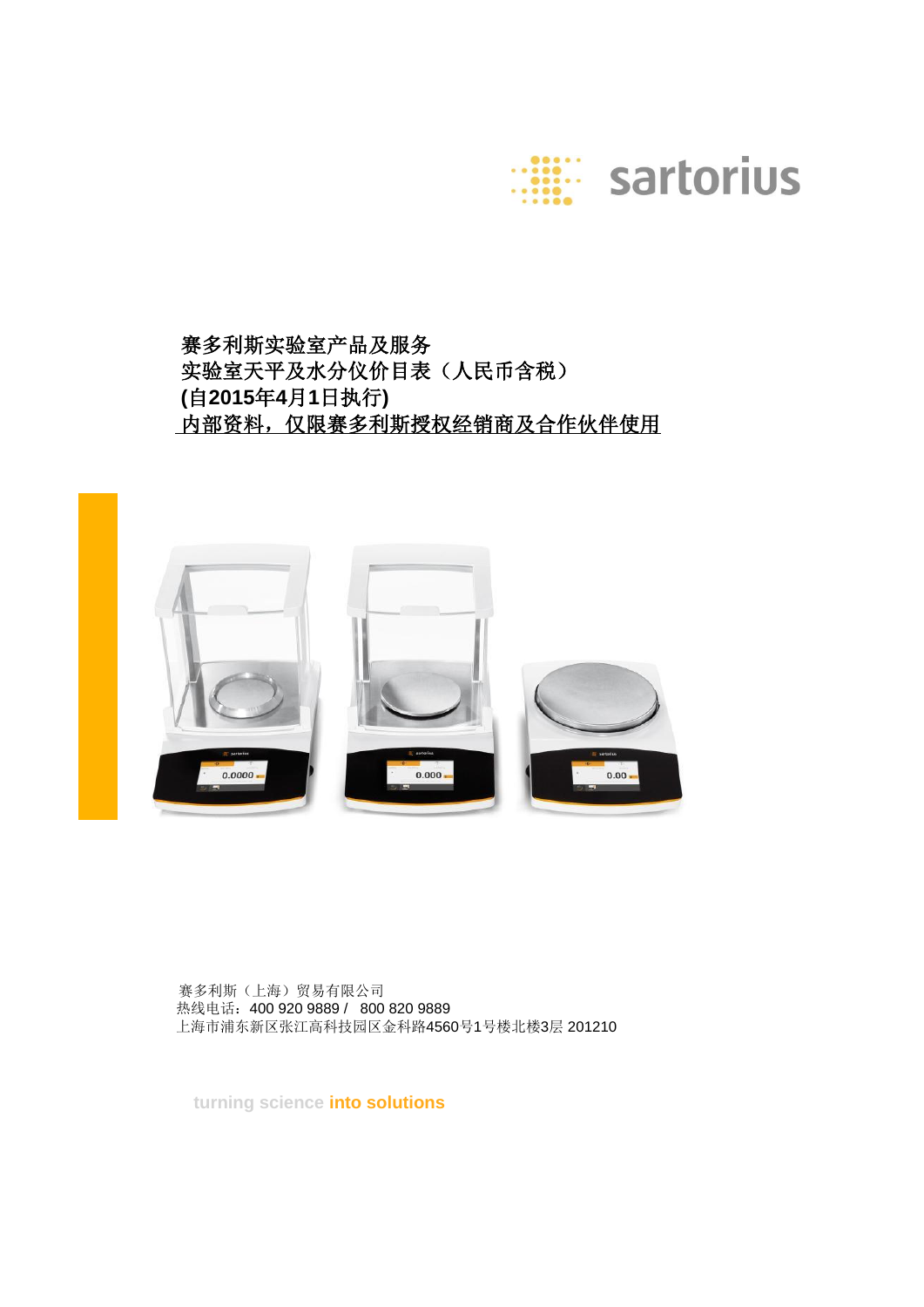#### Semi-Micro Balances: CPA、BT

| Readability<br>(mg)  | Weighing<br>capacity (g) | Model         | <b>2015 Price</b><br>in RMB |
|----------------------|--------------------------|---------------|-----------------------------|
| <b>Microbalances</b> |                          |               |                             |
| $0.002$   0.01       | 5 21                     | CPA26P        | 121,787                     |
| Semi-microbalance    |                          |               |                             |
| $0.01$ 0.1           | $100 \mid 220$           | CPA225D       | 39,800                      |
| 0.01                 | 21                       | <b>BT25S</b>  | 25,788                      |
| 0.01/0.1             | 41/120                   | <b>BT125D</b> | 29,632                      |
|                      |                          |               |                             |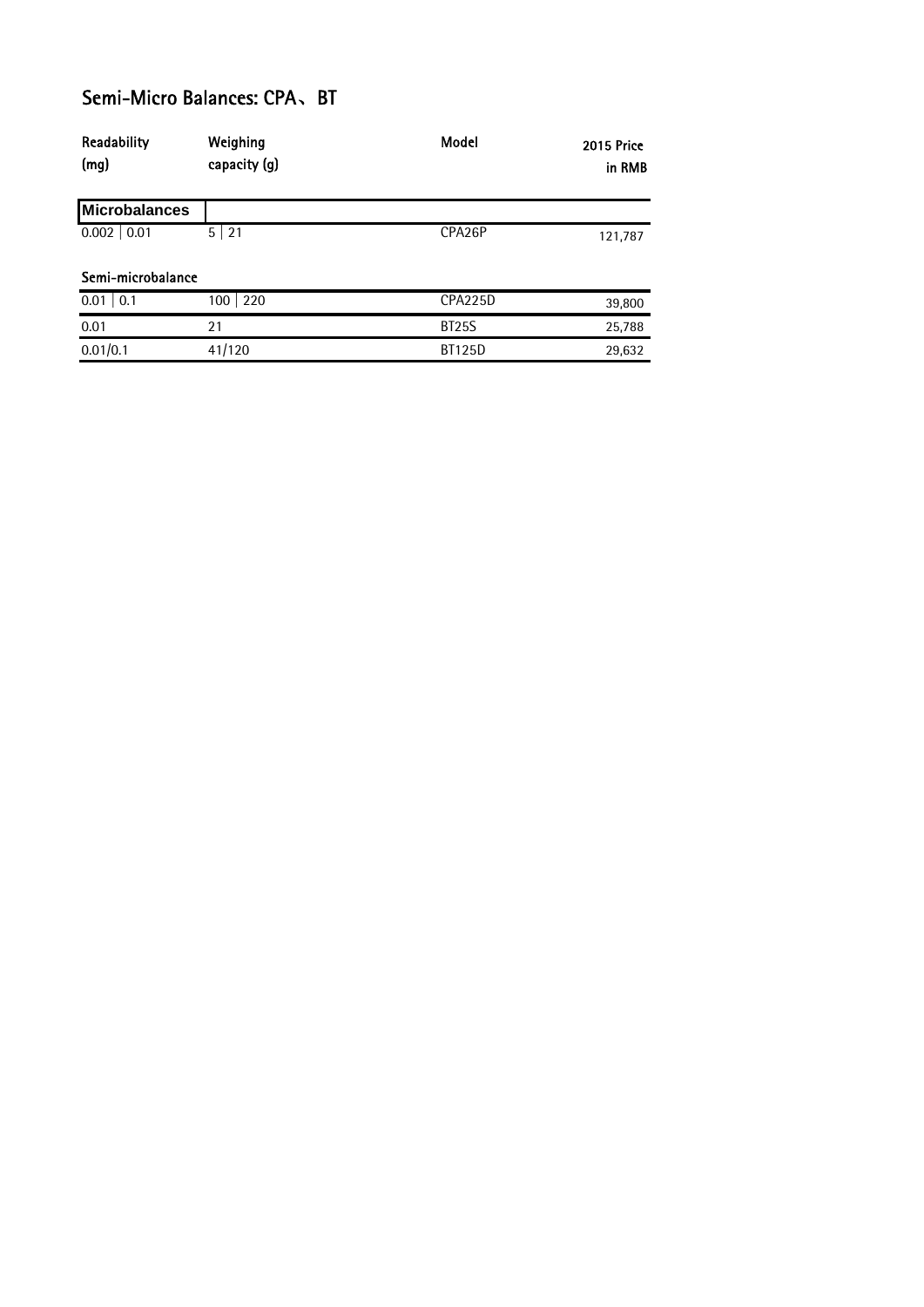#### Secura

| Readability | Weighing capacity | Model           | 2015 Price in RMB |
|-------------|-------------------|-----------------|-------------------|
| (mg)        | (g)               |                 |                   |
| 0.1         | 220               | Secura224-1CN   | 32,560            |
| 0.1         | 120               | Secura 124-1CN  | 27,830            |
|             | 510               | Secura 513-1CN  | 25,880            |
|             | 310               | Secura 313-1CN  | 21,200            |
|             | 210               | Secura213-1CN   | 20,680            |
| 10          | 5100              | Secura 5102-1CN | 25,870            |
| 10          | 3100              | Secura3102-1CN  | 21,210            |
| 10          | 2100              | Secura2102-1CN  | 20,160            |
| 10          | 1100              | Secura 1102-1CN | 19,550            |

#### **Quintix**

| Readability  | Weighing capacity | Model           | 2015 Price in RMB |
|--------------|-------------------|-----------------|-------------------|
| (mg)         | (g)               |                 |                   |
| 0.1          | 220               | Quintix224-1CN  | 18,530            |
| 0.1          | 120               | Quintix124-1CN  | 16,050            |
|              | 510               | Quintix513-1CN  | 15,790            |
|              | 310               | Quintix313-1CN  | 13,370            |
| $\mathbf{1}$ | 210               | Quintix213-1CN  | 12,190            |
| 10           | 5100              | Quintix5102-1CN | 16,640            |
| 10           | 3100              | Quintix3102-1CN | 14,320            |
| 10           | 2100              | Quintix2102-1CN | 12,960            |
| 10           | 1100              | Quintix1102-1CN | 12,480            |
| 10           | 610               | Quintix612-1CN  | 12,010            |
| 100          | 5100              | Quintix5101-1CN | 13,120            |
| 1000         | 5100              | Quintix5100-1CN | 12,700            |

## Practum

| Readability  | Weighing capacity | Model           | 2015 Price in RMB |
|--------------|-------------------|-----------------|-------------------|
| (mg)         | (g)               |                 |                   |
| 0.1          | 220               | Practum224-1CN  | 13,980            |
| 0.1          | 120               | Practum 124-1CN | 11,460            |
| $\mathbf{1}$ | 310               | Practum313-1CN  | 9,330             |
|              | 210               | Practum213-1CN  | 7,730             |
| 10           | 2100              | Practum2102-1CN | 9,380             |
| 10           | 1100              | Practum1102-1CN | 9,030             |
| 10           | 610               | Practum612-1CN  | 8,390             |
| 100          | 5100              | Practum5101-1CN | 8,890             |
| 1000         | 5100              | Practum5100-1CN | 7,170             |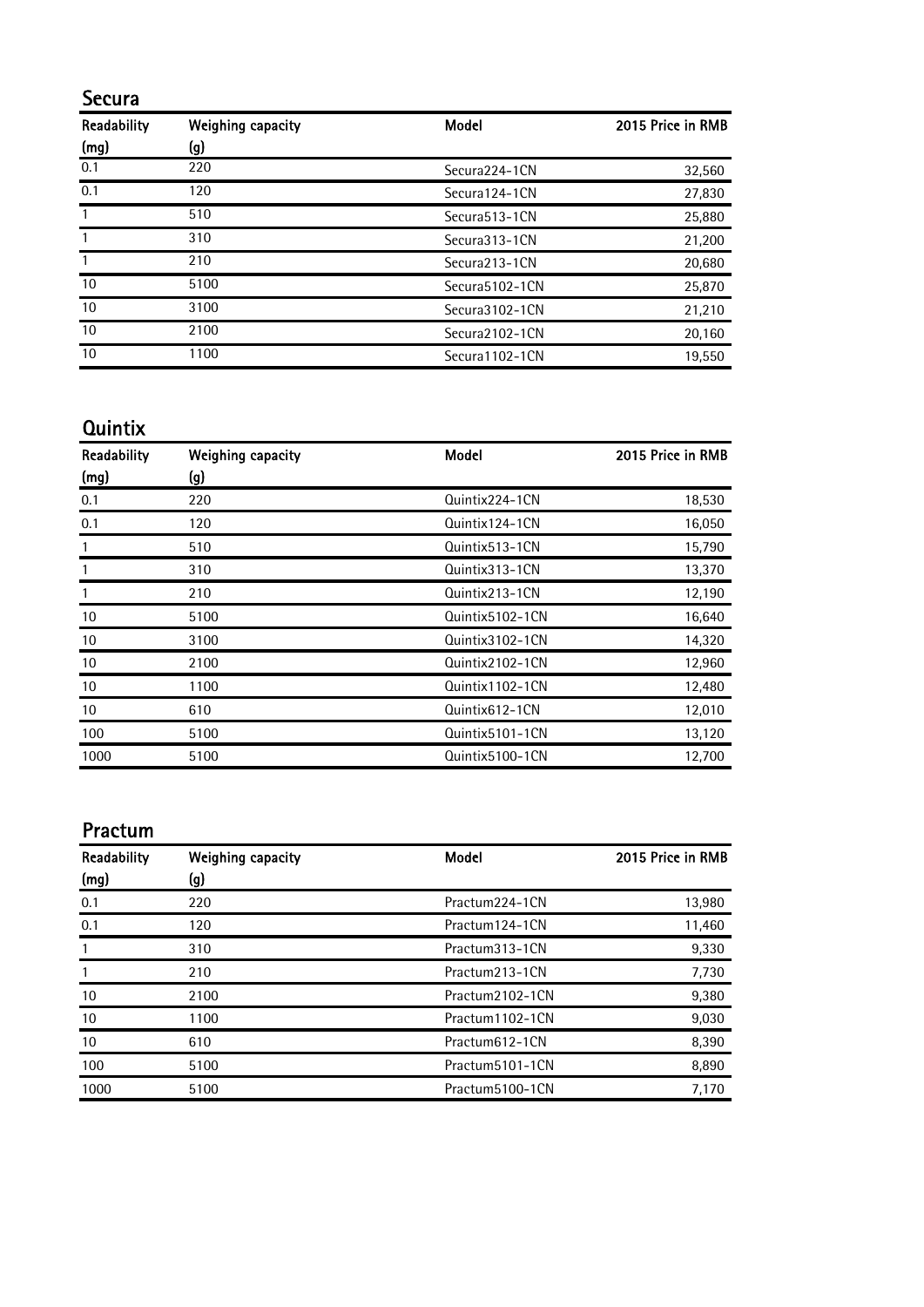

# Basic Balances: BSA external calibration balance

| Model                     | Readability       | Weighing capacity | 2015 Price in RMB |
|---------------------------|-------------------|-------------------|-------------------|
| Analytical balances       |                   |                   |                   |
| <b>BSA224S</b>            | 0.1 <sub>mq</sub> | 220q              | 12,977            |
| <b>BSA124S</b>            | 0.1 <sub>mg</sub> | 120q              | 10,509            |
| <b>Precision balances</b> |                   |                   |                   |
| <b>BSA623S</b>            | 0.001q            | 620g              | 17,476            |
| <b>BSA423S</b>            | 0.001q            | 420q              | 11,784            |
| <b>BSA323S</b>            | 0.001q            | 320q              | 8,562             |
| <b>BSA223S</b>            | 0.001q            | 220q              | 7,074             |
| <b>BSA6202S</b>           | 0.01q             | 6200g             | 18,657            |
| <b>BSA4202S</b>           | 0.01q             | 4200g             | 11,797            |
| <b>BSA3202S</b>           | 0.01q             | 3200g             | 9,211             |
| <b>BSA2202S</b>           | 0.01q             | 2200q             | 8,596             |
| <b>BSA822</b>             | 0.01q             | 820g              | 8,029             |
| <b>BSA8201</b>            | 0.1q              | 8200q             | 11,335            |
| <b>BSA5201</b>            | 0.1 <sub>g</sub>  | 5200g             | 8,147             |
| <b>BSA2201</b>            | 0.1q              | 2200q             | 6,967             |

## Basic Balance:BSA-CW internal calibration balance

| <b>Model</b>               | Readability       | Weighing capacity | 2015 Price in RMB |
|----------------------------|-------------------|-------------------|-------------------|
| <b>Analytical balances</b> |                   |                   |                   |
| BSA224S-CW                 | 0.1 <sub>mg</sub> | 220g              | 16,508            |
| BSA124S-CW                 | 0.1 <sub>mg</sub> | 120q              | 14,159            |
| <b>Precision balances</b>  |                   |                   |                   |
| BSA623S-CW                 | 0.001q            | 620g              | 22,198            |
| BSA423S-CW                 | 0.001q            | 420q              | 13,934            |
| BSA323S-CW                 | 0.001q            | 320q              | 11,797            |
| BSA223S-CW                 | 0.001q            | 220g              | 10,746            |
| <b>BSA6202S-CW</b>         | 0.01q             | 6200q             | 22,789            |
| <b>BSA4202S-CW</b>         | 0.01q             | 4200g             | 14,879            |
| BSA3202S-CW                | 0.01q             | 3200q             | 12,752            |
| <b>BSA2202S-CW</b>         | 0.01q             | 2200g             | 11,430            |
| <b>BSA822-CW</b>           | 0.01q             | 820q              | 10,696            |
| <b>BSA8201-CW</b>          | 0.1q              | 8200q             | 14,879            |
| <b>BSA5201-CW</b>          | 0.1 <sub>g</sub>  | 5200g             | 11,572            |
| <b>BSA2201-CW</b>          | 0.1q              | 2200q             | 10,155            |